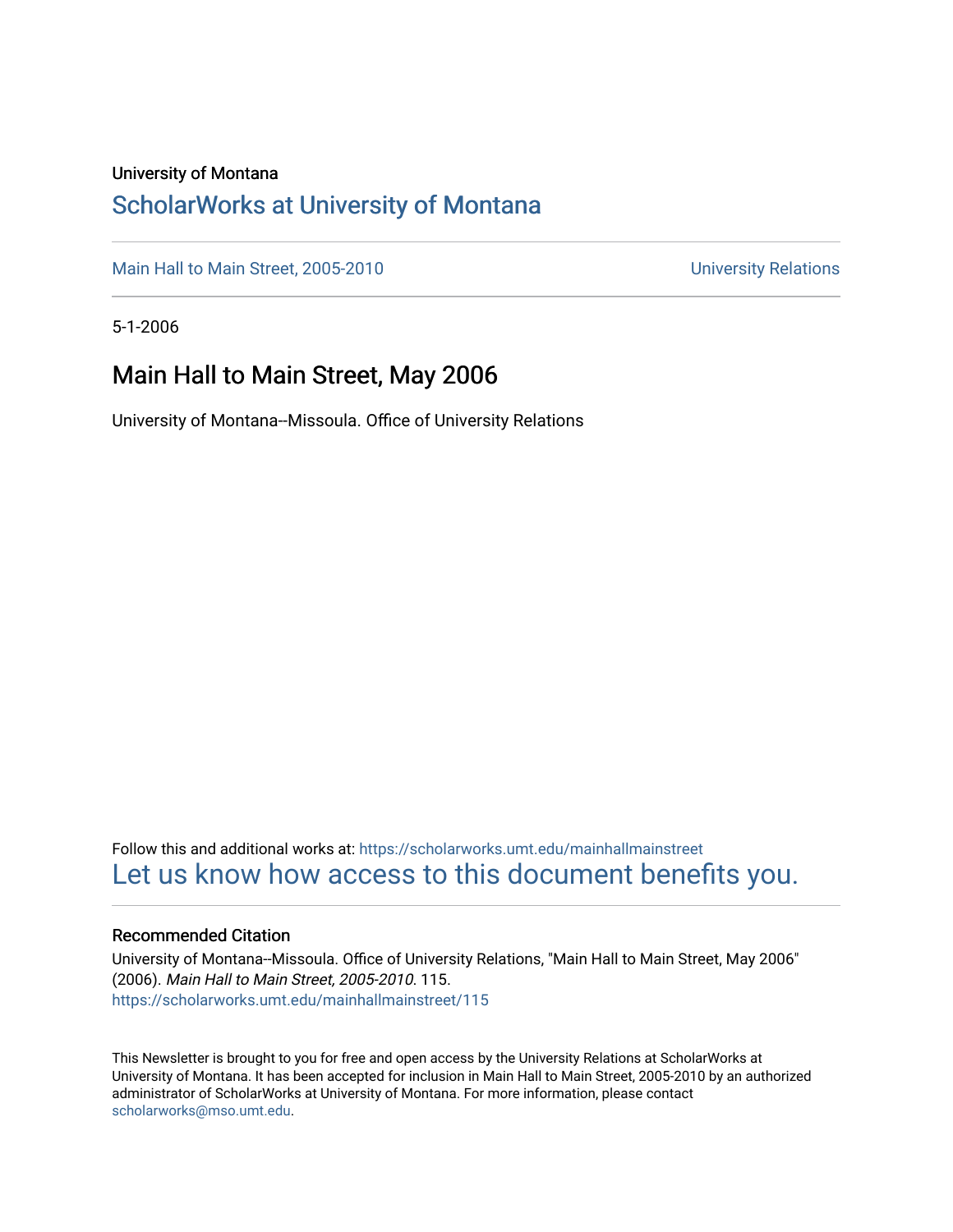### Mansfield Library - Serials **TTLUMINERSITY OF MONTANA** Mansfield Library, 4th Fl<br> **j |Websity 113111 <b>10** LIBRARY Missoula, MT 59812 **EXIMPLE STREET** COLLEGARY MISSOULA. MT 59812 **May 2006 Vol. 12 No. 5**



# **Irish president visits campus**

**The Student Alan Noonan came**<br>The University of Montana to<br>Idv and write a master's thesis abo rish student Alan Noonan came study and write a master's thesis about how his forefathers helped settle Big Sky Country.

He never suspected the leader of his country would follow him.

Mary McAleese, the president of Ireland, brought the Emerald Isle and Treasure State closer together May 16 when she spoke in a packed University Theatre about the historical and cultural ties linking the two regions. She also helped launch UM's new Irish Studies Program and attended a reception with members of the local Irish community.

"This is fantastic," Noonan said as he watched his president speak. "What an opportunity for somebody like me being a student here. The Irish community had a huge impact on the history of Montana, and I think this visit accentuates it and brings it into the open. I think it's great."

In his introductory remarks, UM President George Dennison said, "The establishment of the Irish Studies Program at this University will provide scholarship, research and friendship and will goad

US into **— Continued back page**

# **University earns 78 pardons for citizens convicted of sedition**

S veventy-five men and time<br>summary who were convicted<br>felonies for criticizing the  $\Gamma$  eventy-five men and three of felonies for criticizing the American government nearly a century ago received pardons May 3 at a ceremony in the state Capitol in Helena.

Some 50 of those Montanans' descendants were on hand for the ceremony, as were UM faculty members and students who initiated the Montana Sedition Project.

The effort began with UM journalism Professor Clem Work, author of the 2005 book "Darkest" Before Dawn." His research blossomed into a "pardon project" undertaken by UM journalism and law students.

Their work paid off when Montana Gov. Brian Schweitzer pardoned those who were convicted in 1918 and 1919 under the state's tough wartime anti-speech law.

About 40 of those people, many of them German-American

immigrants, collectively served 65 years at the state prison in Deer Lodge. Some of their grandchildren spoke at the ceremony of the shameful family secret passed down through the generations. They also expressed gratitude for the vindication provided by the pardons.

The Montana Sedition Project has captured national media attention, including articles in the New York Times, Washington Post and U.S. News and World Report.

More information, including photographs and stories of those once punished for exercising their First Amendment rights, are on the Montana Sedition Project Web site at <http://www.seditionproject.net/index.html>.

## **UM journalism school renews accreditation**

Started in Army surplus tents in 1914,<br>UM's School of Journalism has been<br>ntinuously accredited since 1948  $\Gamma$  tarted in Army surplus tents in 1914, continuously accredited since 1948.

That winning streak continued May 6 when the professional school's accreditation was unanimously renewed by the Accrediting Council on Education in Journalism and Mass Communications.

"The fact we got unanimous approval is a tribute to the faculty and the achievement of our students," said Jerry Brown, dean

of the journalism school for the past seven years. "This is important for two reasons: First, we get some indication how we compare among the best programs in the country. Also, many major philanthropic trusts and funding agencies only accept proposals from accredited schools."

The school must renew its accreditation every six years. Brown said ACEJMC looks at about

400 journalism **— Continued next page**



**Montana Gov. Brian Schweitzer at the May 3 pardoning ceremony in Helena**

**A publication ofThe University ofMontana • [www.umt.edu/urelations/mainhall](http://www.umt.edu/urelations/mainhall)**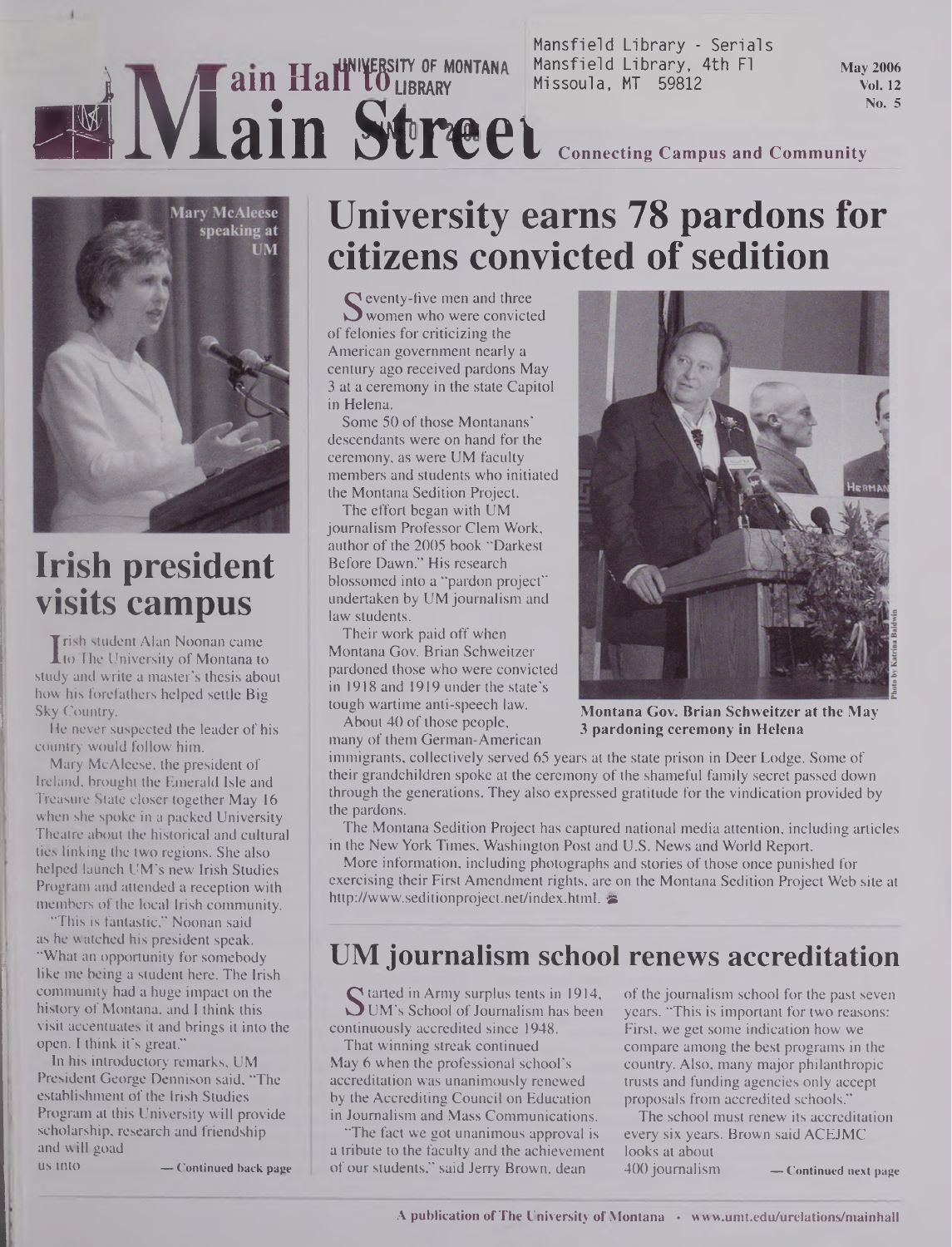### **Accreditation —** continued

programs across the country, and only about a quarter of those earn accreditation.

"We can never take our accreditation for granted," he said. "If you lose accreditation or you are put on provisional status, that's quite a blow to the program."

Brown said a great deal of work went into the renewal. First, the school prepared a voluminous self-study. "It was huge, with appendices and tables," Brown said. "Our whole faculty cooperated in writing the self-study."

Then an accrediting team visits campus for three days of intense examination of the school and its programs. These people write a report on the on-site evaluation, which is then shared with the accrediting committee that votes on whether the accreditation should be renewed. Brown said the entire process takes more than a year.

Among the strengths cited in the on-site evaluation report were:

■ Admirable dedication to a professional program in print and broadcast news rooted in the liberal arts.

■ A collegial faculty devoted to effective teaching, advising and mentoring and to the academic and professional success of students.

**Imaginative initiatives for attracting** American Indian students to the University and the school and for funding and enhancing the development of Indian journalists throughout the state and across the nation.

The school's dean, internship and campus media opportunities, quality outside speakers and wide-ranging service at the local, state and national levels also were cited as strengths.

Brown said the school was judged on nine standards and found lacking in only one: assessment of learning outcomes.

"This is a new standard," he said. "The



**Jerry Brown, UM journalism dean, visits the construction site of his school's new home with Susanne Shaw, executive director ofACEJMC.**

reason we were not found in compliance was we hadn't quantified enough. They said our plan falls short of expectations for a systematic collection, analysis and application of assessment data. We track our graduates, but we don't spend a lot of time doing surveys and collecting information.

"It turns out we did have quantifiable data with our upper-level writing assessment, but we didn't know we should have included it," Brown said. "If we would have, we probably would have been found in compliance."

These are heady times for the journalism school. The school now has 500 students who are pre-majors or already in the professional program. And in 2007 the school will consolidate all its departments and students — now strewn across five campus locations — into a new building. Currently under construction, Don Anderson Hall will have 53,000 square feet in five stories.

Brown, the fundraiser-in-chief for the

school, said the final price tag for the building will be about \$14 million. Of that, \$500,000 came from state tax coffers and \$1 million came from UM tuition and auxiliary funds. The rest is being raised from private donors, businesses, foundations and trusts, who also have supplied about \$5 million for faculty development and special programs such as reznet and the Native News Honors Project.

The school now has raised about \$11 million to put toward its new home, and Brown said renewed accreditation should help it reach its goal.

"I think this means a lot at this particular time in the school's history to go into our new building with this enthusiastic appraisal," Brown said. "A lot is changing. We now offer courses on online magazines, online reporting and Web design. Journalism schools have always had to deal with new delivery systems. But the fundamentals of reporting, editing, accuracy and ethics will never change.

# **International internships make dreams come true**

W hat do Opran. Katte Couric. Brooke Shields, Spike Lee<br>All have completed internships in their field of study. Following  $\mathbf{W}$ hat do Oprah, Katie Couric, Brooke Shields, Spike Lee and former President Bill Clinton have in common? the same path would seem a recipe for success. Many UM students complete internships every year, giving them the opportunity to apply skills learned in the classroom to the work setting.

"Internships have become a key element of a competitive student's resume, helping them distinguish themselves in a global marketplace," said UM internship coordinator Cheryl Minnick.

Going a step further, many students have applied for and received an internship internationally, exposing them to the global marketplace. An international internship provides students with

the opportunity to expand their skills professionally while seeing the world, Minnick said.

"While an international internship offers great opportunities, it can be an expensive, challenging endeavor," Minnick said. "Few international internships pay, and the cost of travel and living can be daunting. In addition, language proficiency is often required prior to the internship."

Even though an international internship sounds like a financial nightmare, many UM students complete an internship abroad because of the amazing opportunities it provides.

Hilary Martens, a UM junior majoring

in physics, interned at the Mullard **— Continued back page**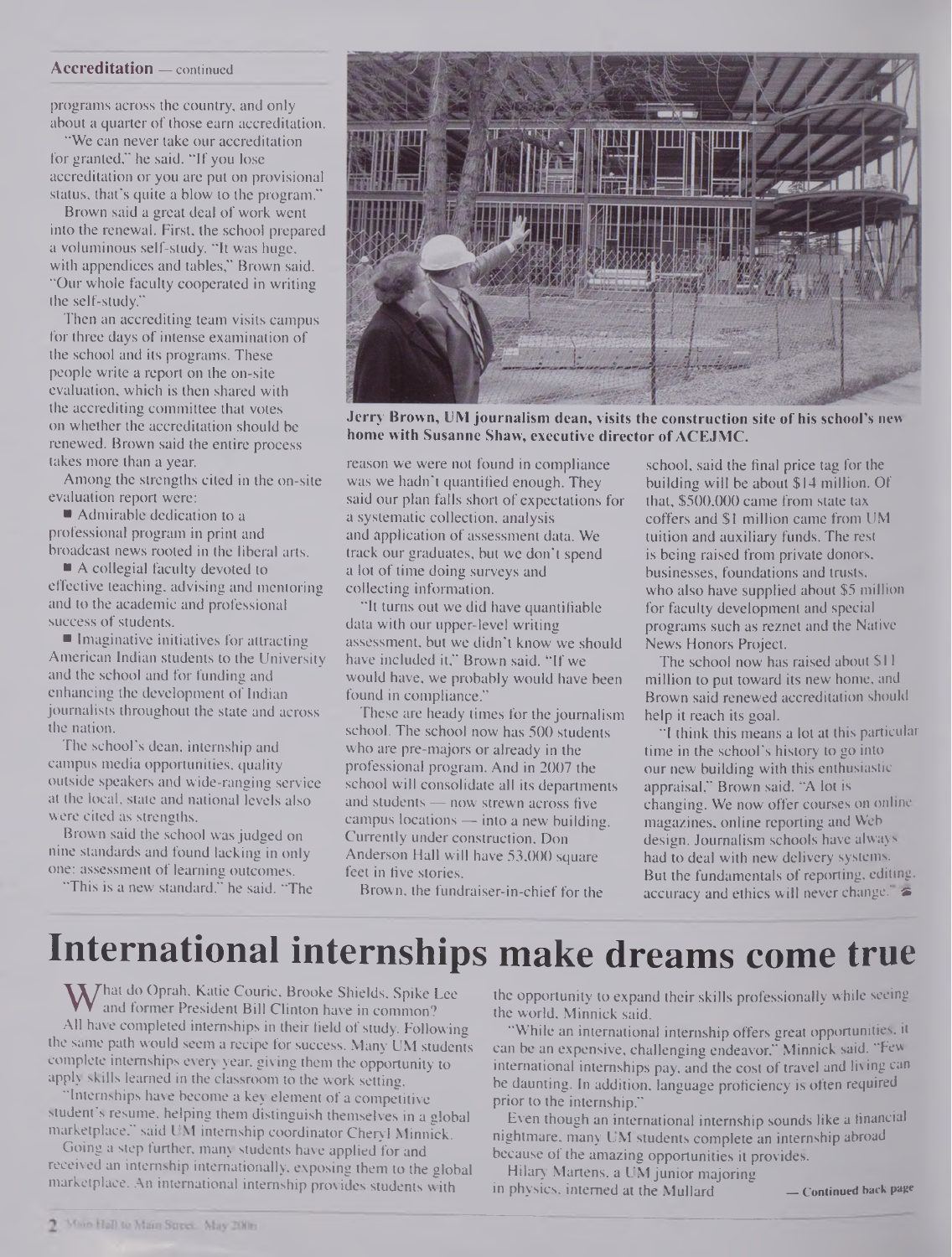#### **Board of Regents Adds New**

**Member—**Clayton Christian, owner and chief executive officer of Stewart Title of Missoula, has been appointed by Gov. Brian Schweitzer to the state Board of Regents, which oversees the Montana University System. Christian replaces John Mercer of Polson, who resigned in March, and his term expires in February 2008. A Polson native and UM alum, Christian bought a Missoula title company in 1996 and then partnered with Stewart Title Guaranty to open

title companies in eight other cities. He hopes to use his new position to help provide quality, affordable higher education for students and their families.

**New Library Dean Hired—**A woman with more than 30 years experience at college libraries has been named dean of the Maureen and Mike Mansfield Library at UM. Bonnie Allen, associate university librarian at Oregon State University in Corvallis since 1999, will join UM July 10. She replaces Frank D'Andraia, who left UM last June for a position with University at Albany, State University of New York. Allen has held administrative responsibility that includes strategic planning, budgeting, policy and personnel for the operational units that serve OSU's three campuses. She holds a master of business administration degree from Portland State University and a master of library science degree from Indiana University.

**UM Researcher Published in Science—**An article by UM paleontologist George Stanley, an expert on modem and ancient coral reefs, appears in the May 12 issue of Science, one of the world's leading research journals. The article, "Photosymbiosis and the Evolution of Modern Coral Reefs," describes how mutually beneficial relationships between one-celled algae called zooxanthellae and corals stimulated reef growth and led to successful reef building across the eons and into modern times. Stanley was invited by Science to write the article, and this is the fourth time he has published in the journal.

**What I ..ewis and Clark Saw—**Landscapes of the Lewis and Clark Trail in a variety of 20th-century art styles will be exhibited through Aug. 19 in the Meloy and Paxson galleries of the Montana Museum of Art and Culture at UM. The exhibition, titled "Landscapes Along the Lewis and Clark Trail," features 45 paintings and prints from the museum's Permanent Collection, depicting scenes in Montana and Washington. Museum hours through May are 11 a.m. to 3 p.m. Tuesday through Thursday and 4 to 8:30 p.m. Friday and Saturday. During June, July and August, museum hours are 11 a.m. to 3 p.m. Wednesday through Saturday.

**Faculty Rewarded For Excellence—**The UM College of Arts and Sciences has recognized two faculty members for their teaching excellence and exceptional work with UM students. Winston and Helen Cox Educational Excellence awards went to Bryan Cochran, assistant professor of psychology, and Adam Nyman, assistant professor of mathematical sciences. The awards go to faculty members who have not received tenure at UM. Winners receive at least \$500 to purchase books of their choice for UM's Mansfield Library, plus an unrestricted cash award. While service, research and publications are important in determining award recipients, the primary focus is excellent teaching and time dedicated to mentoring and advising students.



**UM Introduces New Blog—**A new blog called "Switchbacks" provides a bird's-eye view of news and events at UM. The blog was named in honor of the 13 switchbacks on Mount Sentinel's M Trail. It features timely and interesting news from across campus and beyond, as well as weekly event highlights, important campus information and personal insights from University employees. Readers are invited to join the conversation in the comments section under each post. The blog, developed by University

Relations, is online at <http://umontananews.blogspot.com/>.

**'Flat Spot' Encouraged—**The UM student government has passed a resolution encouraging students to take more credits each semester to save money and finish earlier. As students are registering for fall semester, senators with the Associated Students of UM hope their resolution draws attention to the so-called "flat spot" — the fact that it costs the same amount of money to take 21 credits as it does to take 12. The measure acknowledges that high student loans are a problem for many UM graduates. Introduced by ASUM Sen. Andrea Helling — now the ASUM president — the resolution also cites a UM study that shows students who take an average of 15 credits a semester have a 50 percent greater chance of graduating. The study also shows that students who take advantage of the flat spot graduate in less time with less debt and a higher grade-point average.

**Historical Maps Available—**The Regional Learning Project at UM has scoured archives across the continent, seeking historical maps of Big Sky Country. The latest finds — 20 maps titled "Missouri & Yellowstone River **Headwaters/Crow" —** have just been published. The maps are fourth in a series of five called "Discovering Our Own Place, A Map Saga for Montana." The 9 by-12-inch images show areas west of the Continental Divide at various stages of Montana's development. The maps are available at The Bookstore at UM for \$54, and educational discounts are available. For more information, call (406) 243-1234.

**Radio-TV Earns Honors—**Projects by UM radio-television students and Associate Professor Ray Ekness were chosen as best in the nation at the recent Broadcast Education Association conference held in Las Vegas. Ekness took top honors in the faculty television news competition for his work "Cowboy Poet," a profile of Great Falls resident Paul Zarzyski. Eli Bierwag and Kevin Farmer took top honors in the television sports reporting category with a story on UM's lacrosse team. Producers of The Footbridge Forum, which airs on UM's KBGA radio station, won first place in the student audio competition and also were named "Best of Festival" winners at the conference. UM junior Ryan Coleman received the Harold E. Fellows Scholarship for academic performance and integrity.

**Radio Reporter Advances—**Stan Pillman, a senior in the UM radio-television department, is one of five students who are finalists for the Hearst Journalism Awards Program's radio news competition. The program, funded by the William Randolph Hearst Foundation, is college journalism's most prestigious awards competition. Pillman took first place in the preliminary round of the journalism awards competition in radio news. He earned \$2,000 and was invited to compete in the semifinals. In April, he learned that he has advanced to the competition finals, which will be held in June in San Francisco.  $\blacktriangleright$